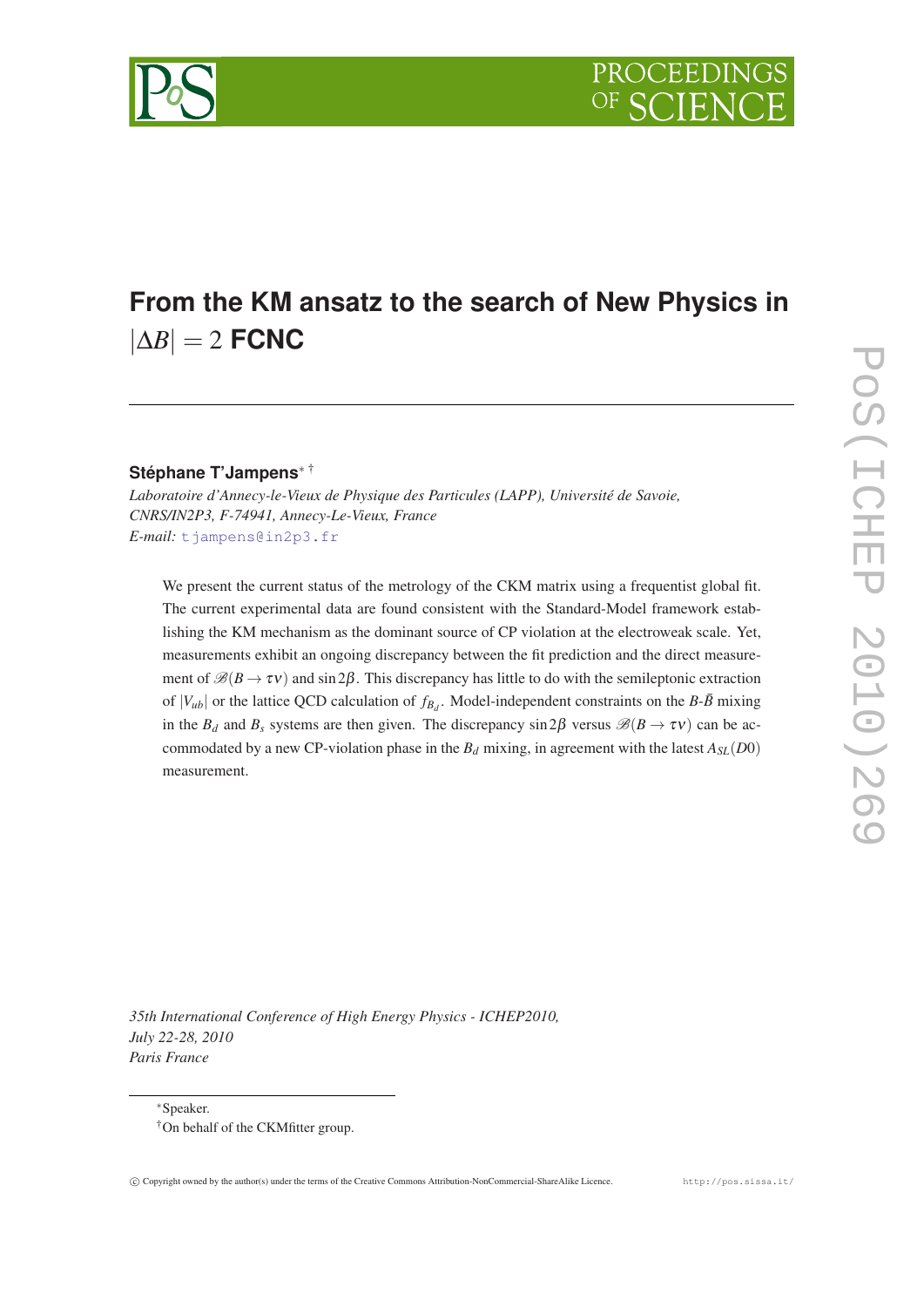<span id="page-1-0"></span>

Figure 1: On the left: 95% CL constraints on the UT from the SM global fit. On the right: Constraint in the  $(\sin 2\beta, \mathcal{B}(B \to \tau \nu))$  plane. The colored constraint represents the prediction for these quantities from the global fit when these inputs are removed while the cross represents the measurements with a  $1\sigma$  uncertainty.

### 1. Standard Model Quark-Mixing Matrix

The Standard Model (SM) of electroweak interactions describes CP violation in weak interactions as a consequence of a single non-vanishing complex phase in the three-generation Cabibbo-Kobayashi-Maskawa (CKM) quark-mixing matrix [[1](#page-3-0)], known as the KM mechanism or ansatz. The CKM matrix, *V*, depends on four real parameters which are fundamental constants. They can be defined as:  $\lambda^2 = |V_{us}|^2 / (|V_{ud}|^2 + |V_{us}|^2), A^2 \lambda^4 = |V_{cb}|^2 / (|V_{ud}|^2 + |V_{us}|^2), \bar{\rho} + i\bar{\eta} = V_{ud}V_{ub}^* / (V_{cd}V_{cb}^*).$ They provide a unitary-exact Wolfenstein-like parametrization and rephasing-invariant quantities. These quantities are determined experimentally by tree-level charged-current processes.  $\lambda$  is determined from  $|V_{ud}|$  (superallowed nuclear transitions) and  $|V_{us}|$  (semileptonic kaon decays) to a combined precision of 0.4%. *A* is determined from  $|V_{cb}|$  (inclusive and exclusive semileptonic *B* decays) to a combined precision of about 2.5%. While  $\lambda$  and A are well-known, the parameters  $\bar{\rho}$ and  $\bar{\eta}$  are more uncertain (about 17% for  $\bar{\rho}$  and 5% for  $\bar{\eta}$ ).

The metrology of the CKM matrix is performed with a global fit, whose inputs are observables where the theoretical uncertainties are quantitatively under control in order to test the SM:  $|V_{ud}|$ ,  $|V_{us}|$ ,  $|V_{cb}|$  (to fix the length scale of the UT and the constraints on *A* and  $\lambda$ ), and the following quantities that are sensitive to  $(\bar{\rho}, \bar{\eta})$ , i.e.,  $|V_{ub}|$ ,  $\mathscr{B}(B \to \tau \nu)$ ,  $|\varepsilon_K|$ ,  $\Delta m_d$ ,  $\Delta m_d \& \Delta m_s$ , sin 2 $\beta$ , cos 2 $\beta$ ,  $\alpha$  and γ. In this review, a frequentist statistical framework is used, where estimates and confidence intervals are obtained from statistical significance (p-value) functions. The test statistic used is the normed likelihood ratio to assess evidence against the SM hypothesis. A dedicated Rfit scheme [[2](#page-3-0)] is used for the treatment of theoretical systematics, as bounds in the minimization (constrained fit) for these theoretical parameters and no other a priori information is assumed where none is available. The outcome of the global fit is shown on Fig. 1 and the result for the four real parameters describing the CKM matrix are  $A = 0.812^{+0.013}_{-0.027}$ ,  $\lambda = 0.22543 \pm 0.00077$ ,  $\bar{\rho} = 0.144 \pm 0.025$  and  $\bar{\eta} = 0.342^{+0.016}_{-0.015}.$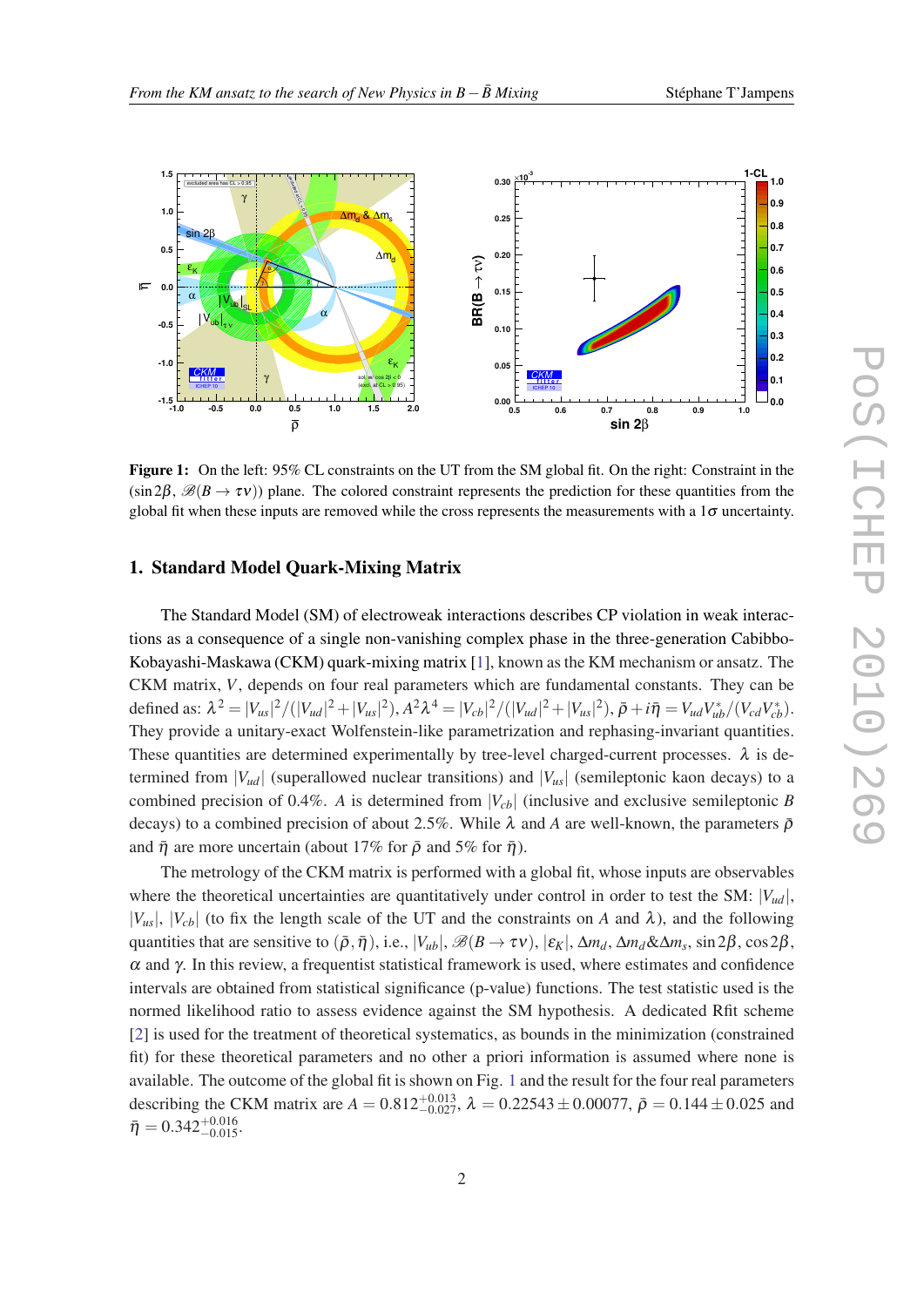All measurements used in the global fit are consistent with their predictions within  $\pm 1\sigma$  except for  $\mathcal{B}(B \to \tau v)$  and sin 2 $\beta$  which showed a discrepancy of 2.8 $\sigma$  and 2.6 $\sigma$  respectively. The combination of  $\mathcal{B}(B \to \tau v)$  and sin 2 $\beta$  defines two solutions for the UT apex that are in contradiction with the other observables  $\Delta m_d \& \Delta m_s$  and  $\alpha$ . There is a specific correlation between  $\mathscr{B}(B \to \tau \nu)$ and  $\sin 2\beta$  in the global fit which is a bit at odds with their measurements, as viewed on Fig. [1.](#page-1-0) The low value of the prediction of  $\mathcal{B}(B \to \tau v)$  is mainly driven by the measured value of sin 2 $\beta$ : the discrepancy has little to do with the semileptonic extraction of  $|V_{ub}|$  or the lattice QCD calculation of  $f_{B_d}$ .

#### 2. Bounds on NP in  $|\Delta B| = 2$  FCNC

Despite the fact that experimental data are, up to now, consistent with the SM, flavor dynamics leaves open too many unanswered questions. The SM electroweak theory, viewed as an effective theory at the electroweak scale, is thus the minimal theory of flavor dynamics. The coming decade in flavor physics is to progress towards a theory of flavor dynamics of a more fundamental theory at higher energy scales [\[3\]](#page-3-0) that will supersede the SM. If New Physics (NP) is discovered by the so-called energy-frontier experiments (ATLAS and CMS), flavor physics will play a key role in constraining the NP flavor structure.

A natural place to start looking for NP is the  $b \rightarrow s$  transitions, the least tested by previous experiments, with the  $B_s - \bar{B}_s$  mixing [[4](#page-3-0)] where NP is parametrized by only a complex amplitude in a model-independent approach. The  $B_q - \bar{B}_q$  ( $q = d$  or *s*) mixing depends on three parameters: the modulus of the dispersive and absorptive amplitudes of the box diagram,  $|M_{12}^q|$  and  $|\Gamma_{12}^q|$  and their relative phase  $\phi_{12}^q = \arg(-M_{12}^q/\Gamma_{12}^q)$ . The observables to determine them are the mass and width differences between the light and heavy  $B_I^q$  $L^q$  and  $B^q$  $\frac{q}{H}$  physical states:  $\Delta M_q = M_H^q - M_L^q = 2|M_{12}^q|,$  $\Delta\Gamma_q = \Gamma_L^q - \Gamma_H^q = 2|\Gamma_{12}^q|\cos\phi_{12}^q$ , up to numerically irrelevant corrections of order  $m_b^2/M_W^2$ . A third quantity is the CP asymmetry in flavor specific decays:  $a_{fs}^q = Im(\Gamma_{12}^q/M_{12}^q) = (\Delta \Gamma_q/\Delta M_q) \tan \phi_{12}^q$ . The effect of NP is to barely unaffect  $\Gamma_{12}^q$  which stems from tree-level decays unlike  $M_{12}^q$  which is very sensitive to virtual effects of new heavy particles. We thus assume that NP only affects short distance physics in  $|\Delta B| = 2$  amplitudes and parametrize it with a complex amplitude  $\Delta_q$ (=  $|\Delta_q|e^{i\phi_q^{\Delta}}$ :  $M_{12}^q = M_{12}^{SM,q} \cdot \Delta_q$ . To identify or constrain NP, both the magnitude and phase of  $M_{12}$  are to be measured.

To fix the SM parameters, a reference UT is constructed using inputs which are not affected by NP in mixing:  $|V_{ud}|, |V_{us}|, |V_{cb}|, |V_{ub}|, \mathscr{B}(B \to \tau \nu), \gamma$  and  $\gamma(\alpha) = \pi - \beta_{c\bar{c}} - \alpha$ . On the other hand, we use several observables potentially affected by NP to determine ∆*<sup>d</sup>* and ∆*<sup>s</sup>* : the oscillation frequencies ∆*Mq*, the decay width difference ∆Γ*<sup>s</sup>* supplemented by the constraint on the flavorspecific  $B_s$  lifetime, the time dependent CP asymmetries related to  $\phi_q^{\Delta}$ , the semileptonic untagged and tagged asymmetries  $a_{fs}^q$  and  $A_{SL}$ , and finally  $\alpha$  (from interference between decay and mix-ing). In Fig. [2,](#page-3-0) we show the results in the complex  $\Delta_d$  and  $\Delta_s$  planes, respectively.  $\Delta_d$  and  $\Delta_s$  are taken as independent but some of the constraints correlate them, such that *ASL* from the inclusive dimuon asymmetry, and the ratio ∆*Md*/∆*M<sup>s</sup>* . The figures should be understood as two dimensional projections of a single multidimensional fit, and not as independent computations.

In the ( $\text{Re}\Delta_d$ ,Im $\Delta_d$ ) plane, the dominant constraints come from sin 2 $\beta$  and  $\Delta M_d$  (the two rings are from the two solutions for the apex of the reference UT with  $a_{fs}^d$  excluded from the list of